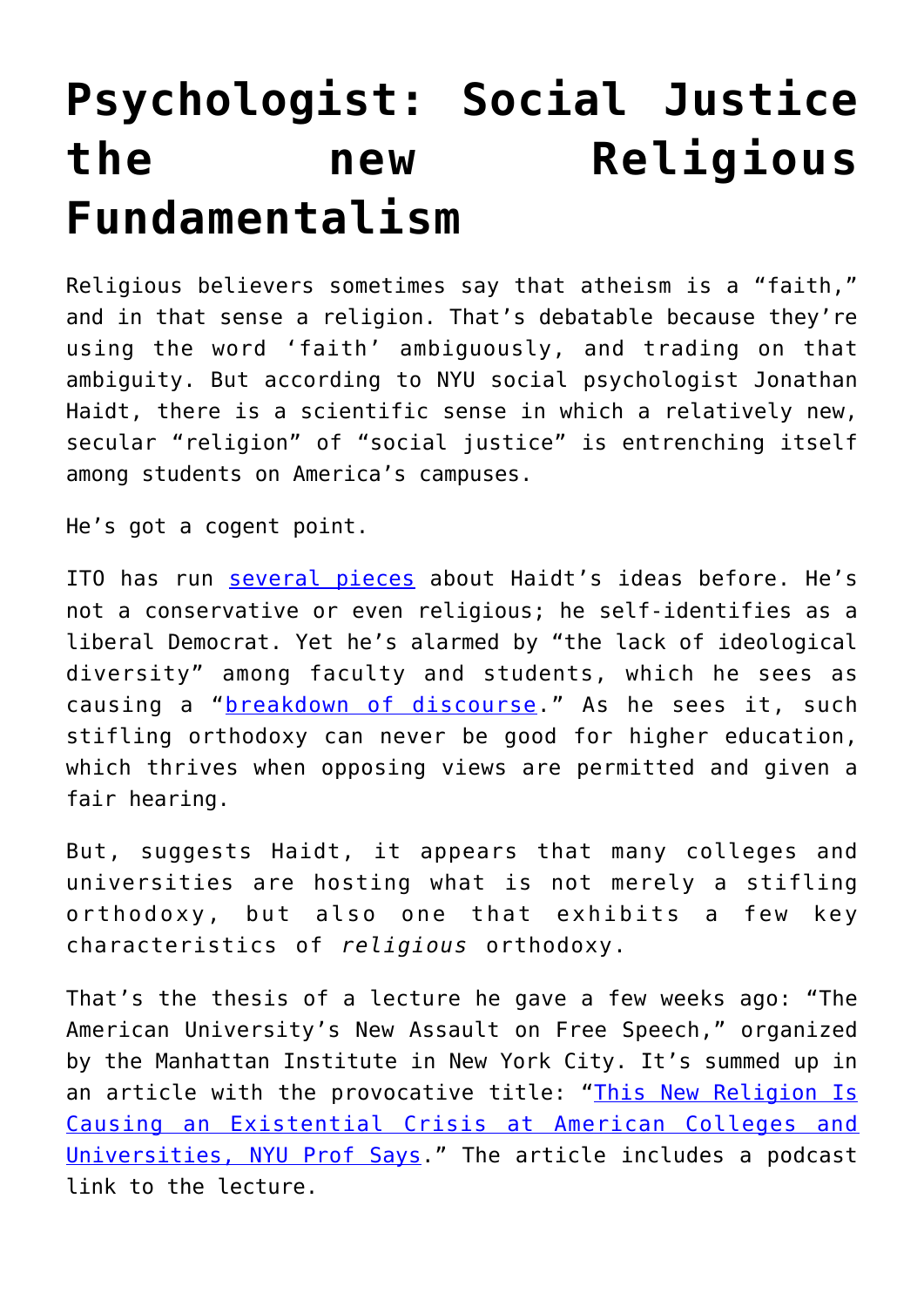Thus: "There is an extremely intense, fundamental social justice religion that's taking over, not all students, but a very strong [space] of it, at all our colleges and universities. They are prosecuting blasphemy and this is where we are."

## What does he mean by "a very strong space"?

*So my research is on moral judgement, moral psychology, in my book the Righteous Mind, I give three principles of moral psychology. And the third principle is 'morality binds and blinds.' It's just a fact that as humans, we are really good at making something sacred. Maybe it's a rock, tree … book, a person…We make something sacred, we worship it, circle around it, often literally circling. … When you do that, you bind yourself together, you trust each other, you have a shared sacred object and you go forth into battle…*

That's what campus social-justice warriors are doing. Accordingly, they treat those who disagree with them as heretics or blasphemers. In religion, people seen as heretics or blasphemers are not dialogue partners; they are simply to be silenced, punished, and ostracized. And that's what's been happening at many, many campuses.

Does this mean that combating such evils as racism, or hatred of those whose sexuality is not the heterosexual norm, is a bad thing"? Of course not.

But, says Haidt:

*"There is no nuance, you cannot trade off any other goods with it. So if you organize around fighting racism, fighting homophobia, fighting sexism, again all good things, but when they become sacred, when they become essentially objects of worship, fundamentalist religion, then when someone comes to*